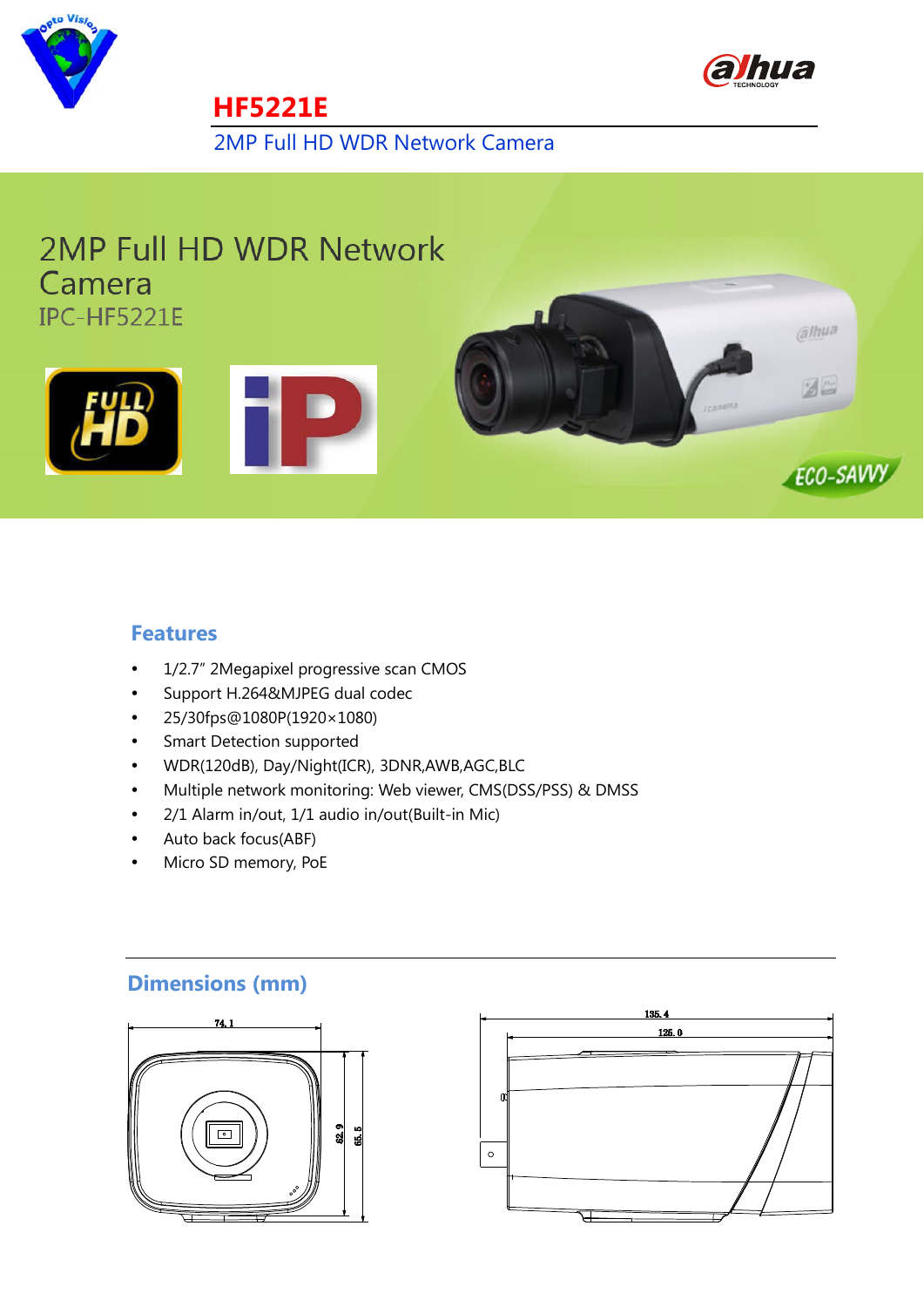

# **HF5221E**

# **Technical Specifications**

| <b>Model</b>                    |              | <b>HF5221E</b>                                       |  |  |
|---------------------------------|--------------|------------------------------------------------------|--|--|
| <b>Camera</b>                   |              |                                                      |  |  |
| Image Sensor                    |              | 1/2.7" 2Megapixel progressive scan CMOS              |  |  |
| <b>Effective Pixels</b>         |              | 1920(H)x1080(V)                                      |  |  |
| Scanning System                 |              | Progressive                                          |  |  |
| <b>Electronic Shutter Speed</b> |              | Auto/Manual, 1/3(4)~1/100000s                        |  |  |
| Min. Illumination               |              | 0. 01Lux/F1.2(Color), 0.001Lux/F1.2 (B/W)            |  |  |
| S/N Ratio                       |              | More than 50dB                                       |  |  |
| Video Output                    |              | 1 channel BNC $(1.0Vp-p, 75\Omega)$                  |  |  |
| <b>Camera Features</b>          |              |                                                      |  |  |
| Max. IR LEDs Length             |              | N/A                                                  |  |  |
| Day/Night                       |              | Auto(ICR)/Color/B/W                                  |  |  |
| <b>Backlight Compensation</b>   |              | BLC / HLC / WDR(120dB)                               |  |  |
| <b>White Balance</b>            |              | Auto/Sunny/Night/Outdoor/Customized                  |  |  |
| Gain Control                    |              | Auto/Manual                                          |  |  |
| Noise Reduction                 |              | 3D                                                   |  |  |
| Privacy Masking                 |              | Up to 4 areas                                        |  |  |
| Ultra Defog                     |              | Support                                              |  |  |
| Smart focus                     |              | ABF                                                  |  |  |
| Lens                            |              |                                                      |  |  |
| Mount Type                      |              | C/CS                                                 |  |  |
| <b>Video</b>                    |              |                                                      |  |  |
| Compression                     |              | H.264/H.264B/H.264H/ MJPEG                           |  |  |
| Resolution                      |              | 1080P(1920×1080)/720P(1280×720)/D1(704×576)/CIF(352× |  |  |
|                                 |              | 288)                                                 |  |  |
| <b>Frame Rate</b>               | Main Stream  | 1080P/720P(1 ~ 25/30fps)                             |  |  |
|                                 | Sub Stream   | D1/CIF(1 ~ 25/30fps)                                 |  |  |
|                                 | Third Stream | 720P(1-13/4fps)                                      |  |  |
| <b>Bit Rate</b>                 |              | H.264: 32Kbps $\sim$ 10Mbps                          |  |  |
| <b>ROI</b>                      |              | Up to 4 areas                                        |  |  |
| <b>Audio</b>                    |              |                                                      |  |  |
| Compression                     |              | G.711a / G.711u/AAC                                  |  |  |
| Interface                       |              | 1/1 channel In/Out(Built-in Mic)                     |  |  |
| <b>Smart Function</b>           |              |                                                      |  |  |
| Smart detection                 |              | Tripwire                                             |  |  |
|                                 |              | Intrusion into a defined perimeter or crossing lines |  |  |
|                                 |              | Abandoned/Missing objects                            |  |  |
|                                 |              | Scene Change                                         |  |  |
|                                 |              | Audio detect                                         |  |  |
|                                 |              | Face detect                                          |  |  |
| <b>Network</b>                  |              |                                                      |  |  |